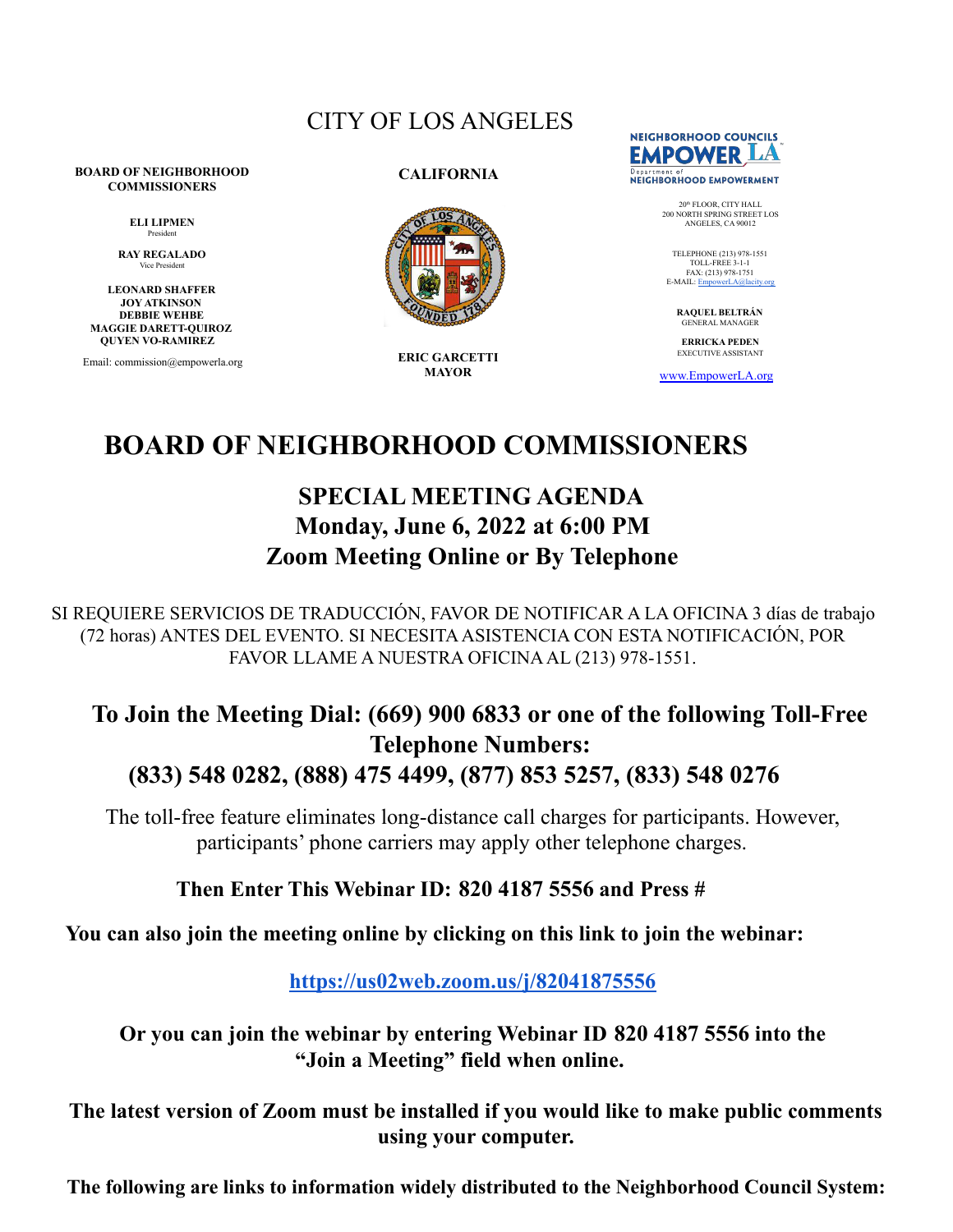SPECIAL MEETING AGENDA Monday , June 6 2022 Page 2 of 6

- **• [Neighborhood](https://drive.google.com/drive/folders/0B5gzygHdB99iLTlIUGNxb3BFQTQ) Council Monthly Profiles**
- **• [Neighborhood](https://docs.google.com/document/d/1umPsxBA9Um7SHQq7YlHLKkWxRx8uNpGcQsIYIIquJvk/edit) Council Newsletters**
- **• [Community](https://empowerla.org/commission/community-impact-statements/) Impact Statements**
- **• Code of Conduct [Supporting](http://tiny.cc/CodeConduct2021) Materials**

#### AN EQUAL EMPLOYMENT OPPORTUNITY – AFFIRMATIVE ACTION EMPLOYER

IN CONFORMITY WITH THE SEPTEMBER 16, 2021 ENACTMENT OF CALIFORNIA ASSEMBLY BILL 361 (RIVAS) AND DUE TO CONCERNS OVER COVID-19, THE BOARD OF NEIGHBORHOOD COMMISSIONERS MEETING WILL BE CONDUCTED ENTIRELY TELEPHONICALLY.

Every person wishing to address the Commission must dial (669) 900-9128, and enter 820 4187 5556 and then press # to join the meeting. When prompted by the Chair or designee to provide public input at the meeting, the public will be requested to dial \*9 or use the Raise Hand option, to address the **Commission** 

The amount of time for public comment on each agenda item is to be determined by the Chair at each meeting. Speakers shall limit their comments to matters relevant to the item on the agenda. The Chair may rule that the speaker is out of order if the comments are not germane to the item under consideration. If multiple requests for public comment are submitted on one agenda item, preference will be granted to members of the public who have not spoken previously during the meeting, either during general public comment or on another agenda item.

A member of the public wishing to speak on more than one agenda item at a single meeting shall limit his or her remarks to a total of five (5) minutes per meeting. Members of the public who want to speak on multiple agenda items for up to five (5) minutes at one time can choose to speak during the Multiple Agenda Items Comment period. Members of the public who choose to speak during the Multiple Agenda Items period will be given the opportunity to also speak during General Public Comment.

Comments from the public on other matters not appearing on the agenda that are within the Board's jurisdiction will be heard during the General Public Comment period. No individual speaker will be allowed more than two (2) minutes during General Public Comment, unless the presiding officer of the Board decides differently.

As a covered entity under Title II of the Americans with Disabilities Act, the City of Los Angeles does not discriminate on the basis of disability and upon request will provide reasonable accommodation to ensure equal access to its programs, services, and activities. Sign language interpreters, assisted listening devices, or other auxiliary aids and/or services may be provided upon request. To ensure availability of services, please make your request at least 3 business days (72 hours) prior to the meeting by contacting the Department at (213) 978-1551.

The agenda is posted for public review in the Main Street Lobby of City Hall East at 200 North Main Street. The Agenda and report(s) related to an agenda item will be available for review at [www.Empowerla.org.](http://www.empowerla.org/)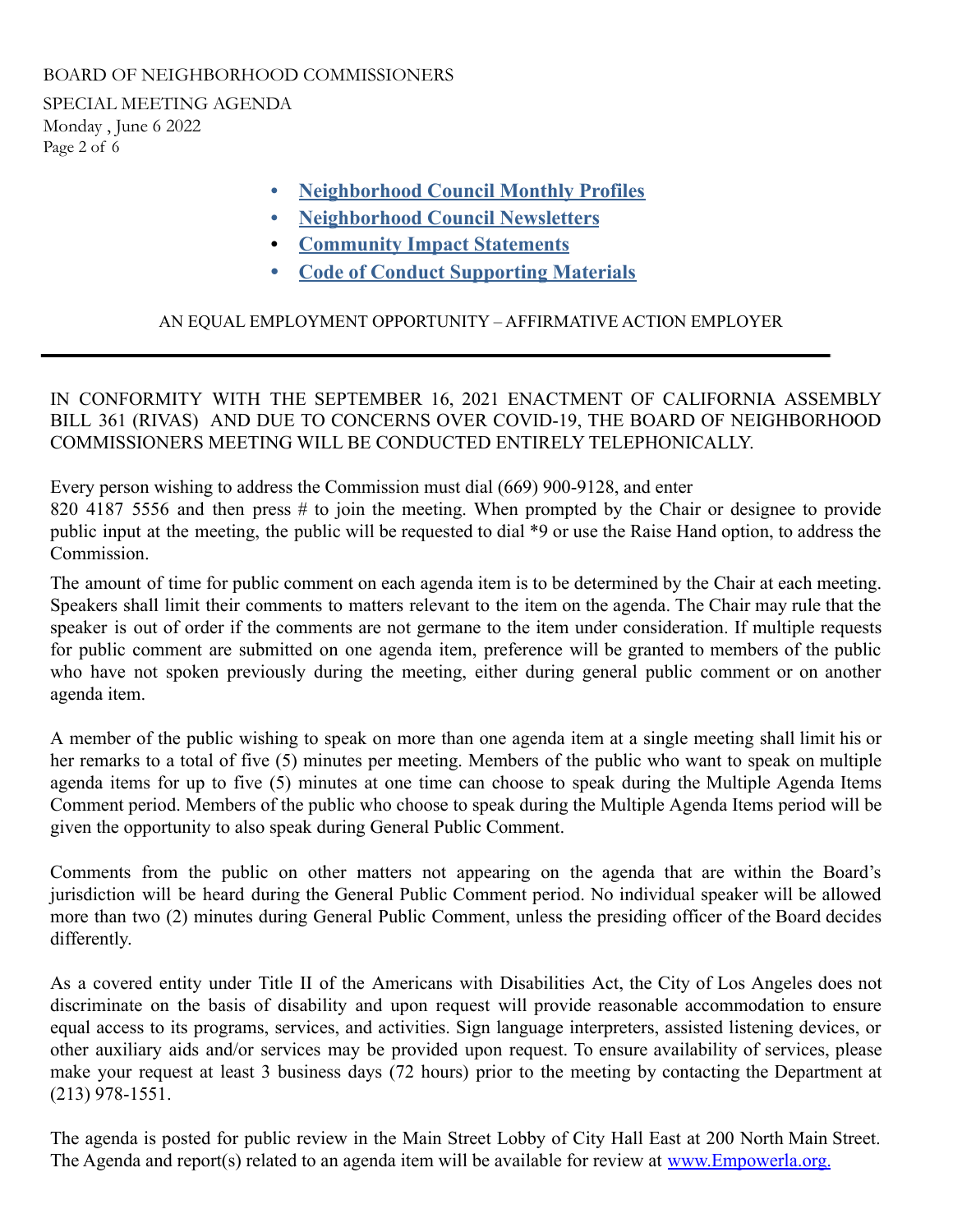SPECIAL MEETING AGENDA Monday , June 6 2022 Page 3 of 6

#### Telecommunication Relay Services

Telecommunications Relay Service is a telephone service that allows persons with hearing or speech disabilities to place and receive telephone calls. If you have limitations hearing or speaking a specially-trained Communications Assistant (CA) can relay telephone conversations for all of your calls. In California, dial **711** to reach the California Relay Service (CRS). If you prefer having your calls immediately answered in your mode of communication, dial one of the toll-free modality- and language-specific numbers below. The call will be routed to the CRS provider.

| <b>Type of Call</b>     | Language     | <b>Toll-free 800 Number</b> |
|-------------------------|--------------|-----------------------------|
| TTY/VCO/HCO             | English      | 1-800-735-2929              |
| to Voice                |              |                             |
|                         | Spanish      | 1-800-855-3000              |
| Voice to<br>TTY/VCO/HCO | English      | 1-800-735-2922              |
|                         | Spanish      | 1-800-855-3000              |
| From or to              | English $\&$ | 1-800-854-7784              |
| Speech-to-              | Spanish      |                             |
| Speech                  |              |                             |

Federal regulations specify very strict confidentiality requirements for CAs of all Relay services. No part of the conversation that takes place between callers is revealed or recorded in written, verbal, or any other form. CRS CAs do not participate in the conversation and acquire no benefit from information relayed.

Notice to Paid Representatives If you are compensated to monitor, attend, or speak at this meeting, City law may require you to register as a lobbyist and report your activity. See Los Angeles Municipal Code Section 48.01 et seq. More information is available at [ethics.lacity.org/lobbying](http://ethics.lacity.org/lobbying). For assistance, please contact the Ethics Commission at (213) 978-1960 or [ethics.commission@lacity.org.](mailto:ethics.commission@lacity.org)

#### **1. Introduction.**

- **2. Call to Order and Commission Roll Call.**
- **3. Approval of the Minutes of the Meeting 5/16/2022 [[https://empowerla.org/wp-content/uploads/2022/06/Board-of-Neighborhood-Commissioners-Regul](https://empowerla.org/wp-content/uploads/2022/06/Board-of-Neighborhood-Commissioners-Regular-Meeting-Minutes-5.16.2022_DRAFT.docx.pdf) [ar-Meeting-Minutes-5.16.2022\\_DRAFT.docx.pdf](https://empowerla.org/wp-content/uploads/2022/06/Board-of-Neighborhood-Commissioners-Regular-Meeting-Minutes-5.16.2022_DRAFT.docx.pdf)]**
- **4. Multiple Agenda Items Comment.** Comments by members of the public who want to speak on multiple agenda items for up to five minutes at one time can choose to speak during the Multiple Agenda Items Comment period. Members of the public who choose to speak during the Multiple Agenda Items period will be given the opportunity to also speak during General Public Comments.
- **5. General Public Comments.** Comments from the public on non-agenda items within the Board's subject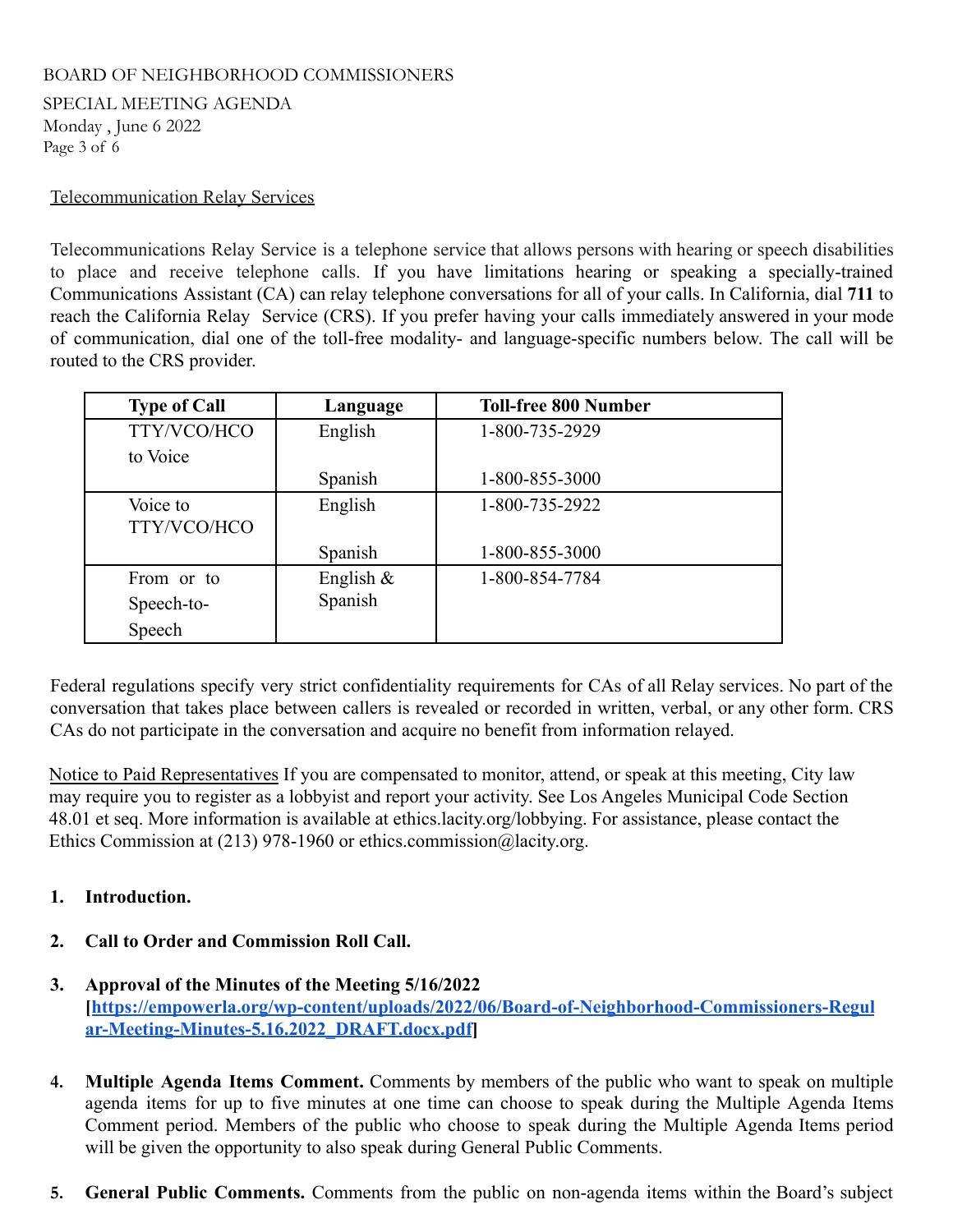SPECIAL MEETING AGENDA Monday , June 6 2022 Page 4 of 6

matter jurisdiction. No individual speaker will be allowed more than two minutes.

- **6. Discussion with Neighborhood Council (NC) representatives regarding Community Impact Statements.** This item pertains to any Neighborhood Council Resolution or Community Impact Statement filed with the City Clerk which relates to any agenda item listed or being considered on this agenda for the Board of Neighborhood Commissioners. [Community Impact](https://empowerla.org/commission/community-impact-statements/) Statements
- **7. Findings to Continue Teleconference Meetings Pursuant to AB 361 [Government Code Section 54953(e)].** Determination in accordance with AB 361 [Government Code Section 54953(e)(3)] that, while the state of emergency due to the Covid-19 pandemic, as originally proclaimed by the Governor on March 4, 2020, remains active and state or local officials have imposed recommended measures to promote social distancing, this legislative body has reconsidered the circumstances of the state of emergency and that the state of emergency continues to directly impact the ability of the Commission and neighborhood council board and committee members to meet safely in person and state or local officials continue to impose or recommend measures to promote social distancing.
- **8. Verbal Updates Regarding Neighborhood Council Budget Advocacy.** Reports on neighborhood council budget outreach and advocacy efforts.
	- a. Neighborhood Council Budget Advocates
	- b. Budget Tribunes
- **9. Verbal updates regarding the 2023 Neighborhood Council Elections** a. Representatives from the Office of the City Clerk's Election Division.
- **10. Discussion and Possible Action on Bylaws Amendment and Board Structure Change for the Harbor Gateway South Neighborhood Council. Harbor Gateway South is requesting to modify their Board structure by:**

Eliminating the following: Area Stakeholder Seats - 2 seats

| Adding the following: | At-Large Stakeholder Seats (exclusive of Community Interest Stakeholders) - |
|-----------------------|-----------------------------------------------------------------------------|
|                       | seat -                                                                      |
|                       | At-Large Stakeholder Seats (open to all) - 1 seat                           |

The Department recommends that the Board of Neighborhood Commissioners:

**FIND** the Harbor Gateway South Neighborhood Council's request to change their Board structure consistent with the principles governing a Certified Neighborhood Council's purpose and operations per Article VI, Section 3c of the Plan for a Citywide System of Neighborhood Councils; and

**APPROVE** the change to the Harbor Gateway South Neighborhood Council's bylaws.

[Harbor Gateway South Neighborhood Council Proposed](https://drive.google.com/drive/folders/134EhJbF5sEM8fvFHA4-qsljgHjAFUlGS?usp=sharing) Bylaws Amendment Packet

#### **11. Discussion and Possible Action on Bylaws Amendment and Board Structure Change for the Harbor City Neighborhood Council. Harbor City is requesting to modify their Board structure by:**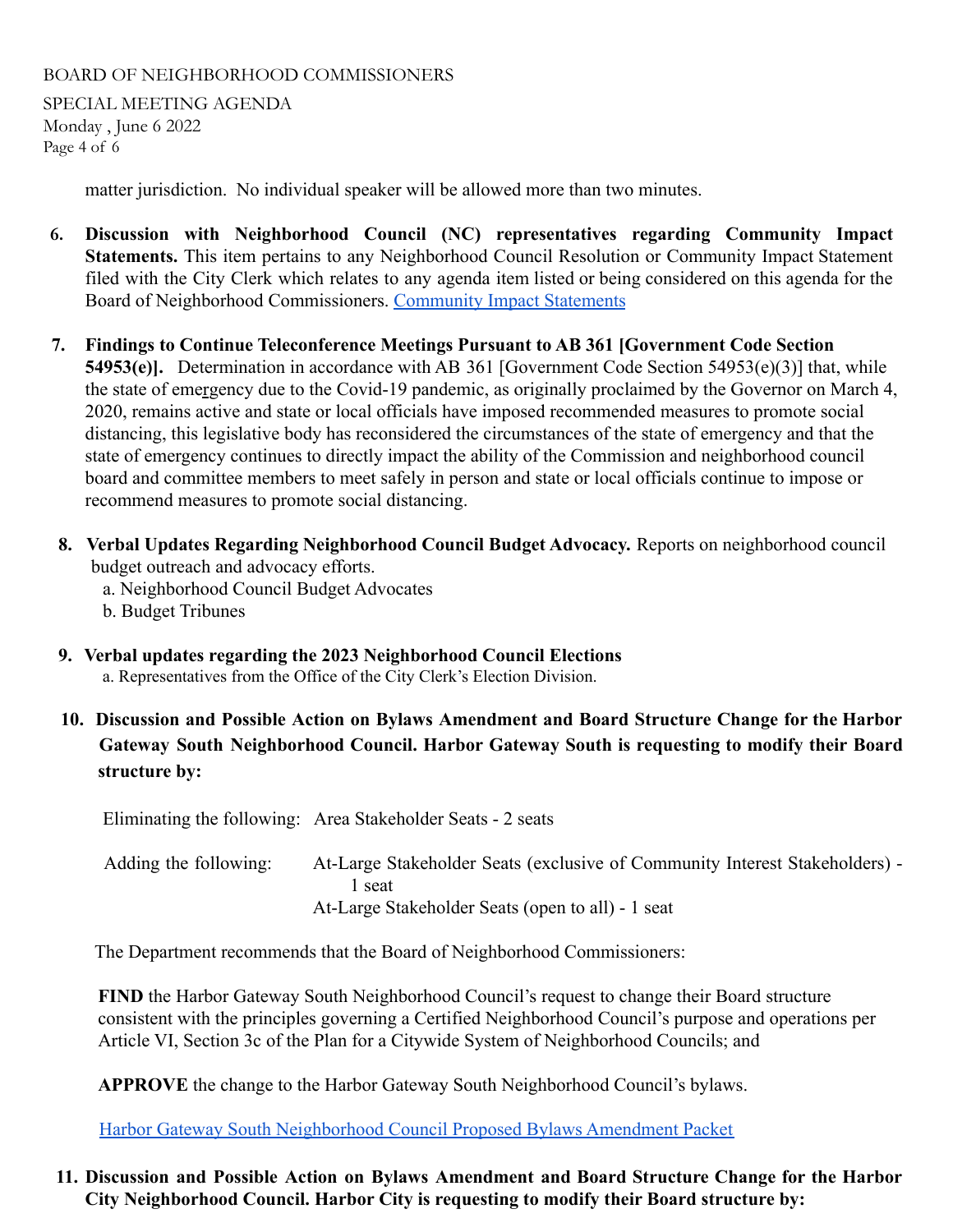SPECIAL MEETING AGENDA Monday , June 6 2022 Page 5 of 6

Reducing board size from thirteen (13) seats to ten (seats) by eliminating 4 At-Large Stakeholder seats.

The Department recommends that the Board of Neighborhood Commissioners:

**FIND** the Harbor City Neighborhood Council's request to change their Board structure consistent with the principles governing a Certified Neighborhood Council's purpose and operations per Article VI, Section 3c of the Plan for a Citywide System of Neighborhood Councils; and

**APPROVE** the change to the Harbor City Neighborhood Council's bylaws.

[Harbor City Neighborhood Council Proposed Bylaws](https://drive.google.com/drive/folders/18jeFgs70xbnu4VK7JiNNeP9jgd3o1VjC?usp=sharing) Amendment Packet

#### **12. Discussion and Possible Action on Bylaws Amendment and Board Structure Change for the Pacoima Neighborhood Council. Pacoima is requesting to modify their Board structure by:**

Eliminating the following: 1 Community Organization Representative Seat 1 Faith Based Organizational Representative Seat 1 School Representative Seat

Adding the following: 3 At-Large Representative Seat

The Department recommends that the Board of Neighborhood Commissioners:

**FIND** the Pacoima Neighborhood Council's request to change their Board structure consistent with the principles governing a Certified Neighborhood Council's purpose and operations per Article VI, Section 3c of the Plan for a Citywide System of Neighborhood Councils; and

**APPROVE** the change to the Pacoima Neighborhood Council's bylaws.

[Pacoima Neighborhood Council Proposed Bylaws](https://drive.google.com/drive/folders/1Jc-wTuRKJo8brD0VFQeaXEXvCI0I0IVp?usp=sharing) Amendment Packet

#### **13. Discussion and Possible Action on Bylaws Amendment and Board Structure Change for the Boyle Heights Neighborhood Council. Boyle Heights is requesting to modify their Board structure by:**

Adding the following: 1 Youth Seat

The Department recommends that the Board of Neighborhood Commissioners:

**FIND** the Boyle Heights Neighborhood Council's request to change their Board structure consistent with the principles governing a Certified Neighborhood Council's purpose and operations per Article VI, Section 3c of the Plan for a Citywide System of Neighborhood Councils; and

**APPROVE** the change to the Boyle Heights Neighborhood Council's bylaws.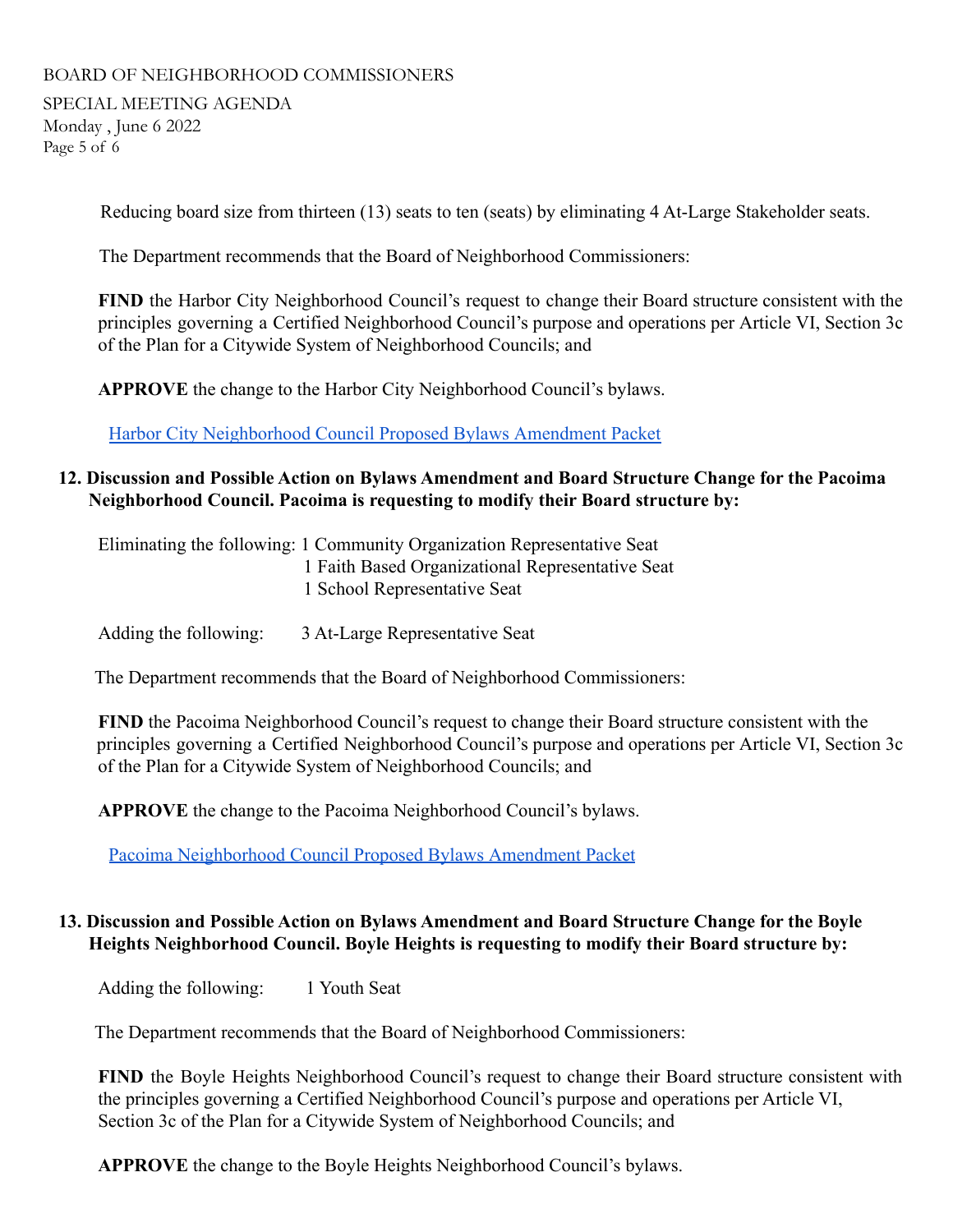SPECIAL MEETING AGENDA Monday , June 6 2022 Page 6 of 6

[Boyle Heights Neighborhood Council Proposed Bylaws Amendment Packet](https://drive.google.com/drive/folders/1wz6AxfNe_g0f767EH239PotMouCutRXe?usp=sharing)

#### 14. Discussion and Possible Action on submission of a letter to City Council on the Municipal Lobbying Ordinance **Council file is 22-0560. Link here:**

**<https://cityclerk.lacity.org/lacityclerkconnect/index.cfm?fa=ccfi.viewrecord&cfnumber=22-0560>**

#### **15. General Manager's Report.**

- a. Department Administration, Neighborhood Council engagement, civic leadership, innovation, policy and government, staffing and budget, and exhaustive efforts
- b. Presentation on the de-certification process of neighborhood councils and board seats. Link here: [https://drive.google.com/file/d/1kB1zIhuBb0isTif4HbX\\_YsZ-Md\\_K56Z1/view?usp=sharing](https://drive.google.com/file/d/1kB1zIhuBb0isTif4HbX_YsZ-Md_K56Z1/view?usp=sharing)
- c. Verbal update regarding the EVG-H Work Group

#### **16. Discussion and Possible Action to Make Recommendations to City Council Regarding [AB 1944](https://leginfo.legislature.ca.gov/faces/billNavClient.xhtml?bill_id=202120220AB1944) [\(Lee & C. Garcia\)](https://leginfo.legislature.ca.gov/faces/billNavClient.xhtml?bill_id=202120220AB1944) and/or [AB 2449 \(Rubio\),](https://leginfo.legislature.ca.gov/faces/billNavClient.xhtml?bill_id=202120220AB2449) Proposed Amendments to the Brown Act - AB1944 [Bill](https://drive.google.com/file/d/1G91nJl8e-B8i2PawDVEktue8zXa9jcF5/view?usp=sharing) [analysis as recently amended;](https://drive.google.com/file/d/1G91nJl8e-B8i2PawDVEktue8zXa9jcF5/view?usp=sharing) AB2449 Bill analysis [as recently amended](https://drive.google.com/file/d/1QfBtCBWojEIVGVEnUV0KmrvQrtVESgxh/view?usp=sharing).**

- **17. Commission Business** Comment from Commissioners on matters within the Board's subject matter jurisdiction.
	- a. Brief announcements on Commissioners' own activities.
	- b. Requests for future agenda items.
	- c. Ask staff to research issues and report back to the Commission at a future time.

**Future Board of Neighborhood Commissioners Meetings** (INFORMATION ONLY) *(Please note: The items listed below are tentative and may be subject to change.* You are encouraged to visit the City's website at [www.lacity.org](http://h/) to view Commission agendas and [subscrib](http://lacity.org/government/Subscriptions/CommissionCommitteeBoard/index.htm)e through the City's Early Notification System Subscription page to receive the Commission's agendas via email.)

- Regular Meeting on Monday, May 16, 2022 at 1:00 p.m. **<https://us02web.zoom.us/j/82041875556>**
- Regular Meeting on Tuesday, June 7, 2022 at 6:00 p.m Canceled **<https://us02web.zoom.us/j/82041875556>**

#### **FINALIZATION OF BOARD ACTION:**

**Per City Charter Section 245, the Board's determination shall become final at the expiration of the next five meeting days of the Council during which the City Council has convened in regular session,** unless the City Council acts within that timeframe by a two-thirds vote to bring the action before them **or to waive review of the action**.

#### **EXHAUSTION OF ADMINISTRATIVE REMEDIES:**

If you challenge these agenda items in court, you may be limited to raising only those issues you or **someone else raised at the public hearing or in written correspondence on these matters delivered to**